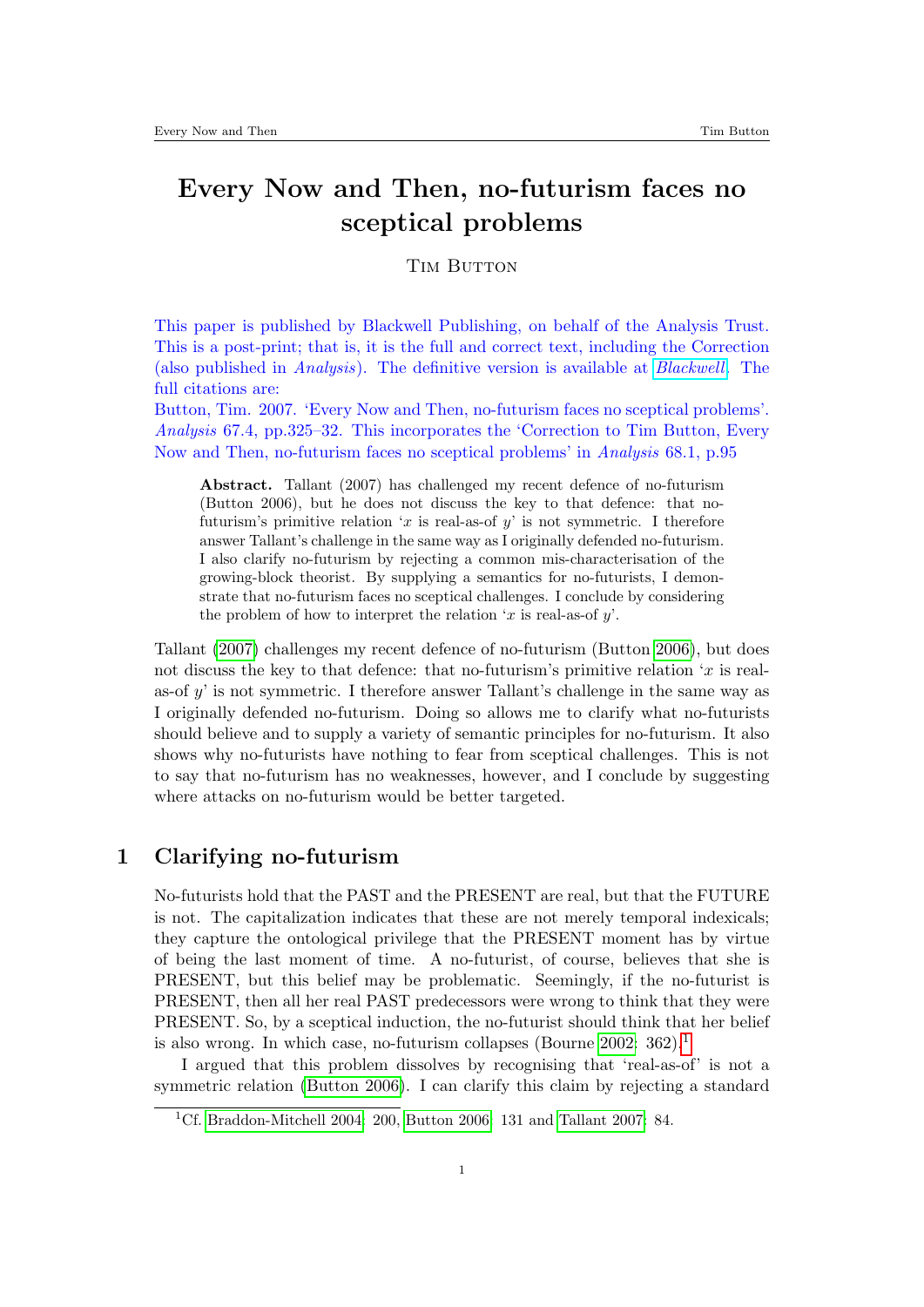

characterization of no-futurism, according to which time is represented by a sequence of increasingly large blocks:[2](#page-1-0)

Supposedly, the most recent (bottom) block *depicts* the world as it is, and the others *depict* the world as it  $was$ <sup>[3](#page-1-1)</sup> However, several Sundays appear on the diagram: Sunday as-of Sunday (marked as 'S<sub>S</sub>'), Sunday as-of Monday ('S<sub>M</sub>'), and Sunday as-of Tuesday  $(S_T)$ . This threatens to make time two-dimensional. To avoid this, no-futurists are taken to hold that the whole of reality is depicted by just one block: the most recent. So, if on Tuesday we want to check the truth-value of some sentence-token *uttered* on Sunday, we *must look* to  $S_T$  (the only Sunday).

Suppose that it is Tuesday. Consider a token utterance,  $U$ , of 'Sunday is PRESENT' that was uttered on Sunday. For the no-futurist, U is true only if Tuesday is not real. But given the block picture,  $U$  was was false, for it neglected  $T<sub>T</sub>$ 's existence. This is at the heart of the sceptical challenge: all our previous utterances were wrong, so we probably are. (Indeed, if U was false, then the block marked 'the world as-of Sunday' depicts reality as it never was.)

To avoid this problem, we must maintain that  $U$  was true: that it was right on Sunday to deny  $T_T$ 's existence. This requires that the Sunday we consider on Tuesday, when evaluating  $U$ , corresponds with  $S_S$ . How could this be possible? Only if the real-as-of relation is not symmetric. The no-futurist should say that, as-of any moment x, only x and moments earlier than x are real.<sup>[4](#page-1-2)</sup> In that case, Tuesday is not real-as-of Sunday. Nothing about Sunday—not even its relation to Tuesday—is or was altered by Tuesday's being real-as-of Tuesday. Sunday is not 'changed in moving from PRESENT to PAST' (or some such clumsly locution); Sunday as-of Tuesday is identical with Sunday as-of Sunday.<sup>[5](#page-1-3)</sup> Consequently, U was true, as were all similar PAST utterances. The sceptical problem melts away.

Evidently, the block picture is misleading. To model the asymmetry of real-asof, each block would have to be thought of as embedded in the block immediately

<span id="page-1-0"></span><sup>2</sup>Cf. [Dainton 2001:](#page-6-4) 69–71

<span id="page-1-1"></span><sup>3</sup> Italicization indicates that the verb is to be read as tensed.

<span id="page-1-3"></span><span id="page-1-2"></span><sup>4</sup>See §[5](#page-5-0) for how to read 'are' here.

<sup>&</sup>lt;sup>5</sup>Since no properties of (or relations between) moments *change* with the passage of time. McTaggart's argument also has no purchase against no-futurism. This is, in essence, Lowe's [\(1998:](#page-6-5) 47) response to McTaggart.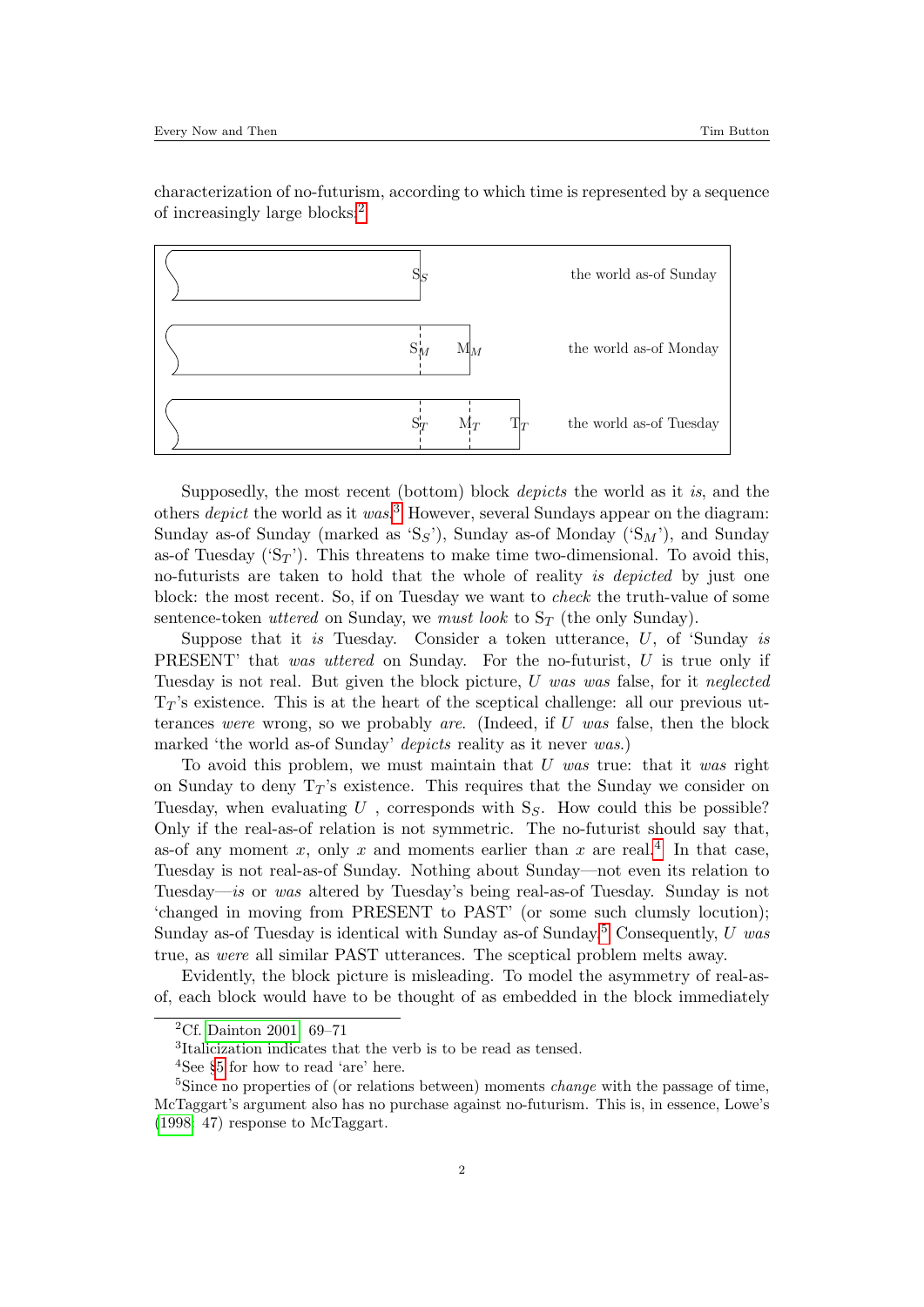beneath it in such a way that, as you move from right to left in assessing the truth of past-tensed utterances, you mysteriously move up through the blocks and the blocks beneath disappear. This is a wholly inadequate image, but we should not have expected it to be easy—or even possible—to represent time spatially. To picture time is to aim at a complete description of reality, true for all times. Having denied that real-as-of is symmetric, no-futurists should just deny that such a description is possible, for the total reality of moments 'differs' from moment to moment. The no-futurist must therefore part company with Tooley, who claims 'there can be a complete and consistent description of the world that is not a description from any particular temporal perspective'  $(1997: 16)^6$  $(1997: 16)^6$  $(1997: 16)^6$  $(1997: 16)^6$  This view causes the sceptical problem, but it is this view that my no-futurist explicitly rejects.[7](#page-2-1)

## 2 Tallant's challenge

Tallant [\(2007:](#page-6-0) 85) argues that the preceding account does not distinguish 'simple indexical' tense (symbolised as 'is') from tense 'that ascribes some component to our ontology'  $(1S)$ . The sceptical problems then returns in the following form:

Each of our predecessors believed that 'it IS the case that this moment IS PRESENT'. If they believed such, and we believe that 'it IS the case that this moment IS PRESENT', then we must find some reason for thinking that we  $ARE$  correct in thinking that our claim IS true, as opposed to thinking that our claim WAS-is-'present' and, hence, WAS-is-true. [\(Tallant 2007:](#page-6-0) 86)

Tallant fears that ' $IS'$  and 'is' can diverge, so that I merely  $WAS$ -is right at PAST moments to think 'I AM (PRESENT)'. How should we understand this concern?

Perhaps the worry is that that my account of no-futurism neglects some significant difference between the sentences 'I  $AM$ ' and 'I am PRESENT'. This concern is groundless. Bourne's sceptical challenge arose by separating expressions that ascribe ontological privilege from those that are mere indexicals. It does not matter whether this separation is indicated by using different verbs  $('IS'$  versus 'is') or by using different independent grammatical particles ('PRESENT' versus 'this moment'); no additional metaphysical distinction hangs upon this purely grammatical choice. So I can address this concern as I did the original sceptical problem.

I would worry that Sunday WAS, but IS not, the last moment of time, only if I believed in an 'objective past' [\(Tallant 2007:](#page-6-0) 86) that is invariant from moment to moment: a single moment that is PRESENT from the perspective of anyone at any time. The no-futurist denies the possibility of a moment-invariant description of reality, on the grounds that real-as-of is not symmetric. So, suppose it IS Tuesday. Me-on-Tuesday SAYS: 'me-on-Monday merely WAS correct to think he IS (PRESENT); I AM (PRESENT)'. Suppose further that, as me-on-Tuesday LOOKS

<span id="page-2-1"></span><span id="page-2-0"></span><sup>6</sup>Cf. [Tooley 1997:](#page-6-6) 30, 41, 416.

<sup>7</sup>See [Button 2006:](#page-6-1) 133–4 for further details of the no-futurist's response to the sceptical challenge.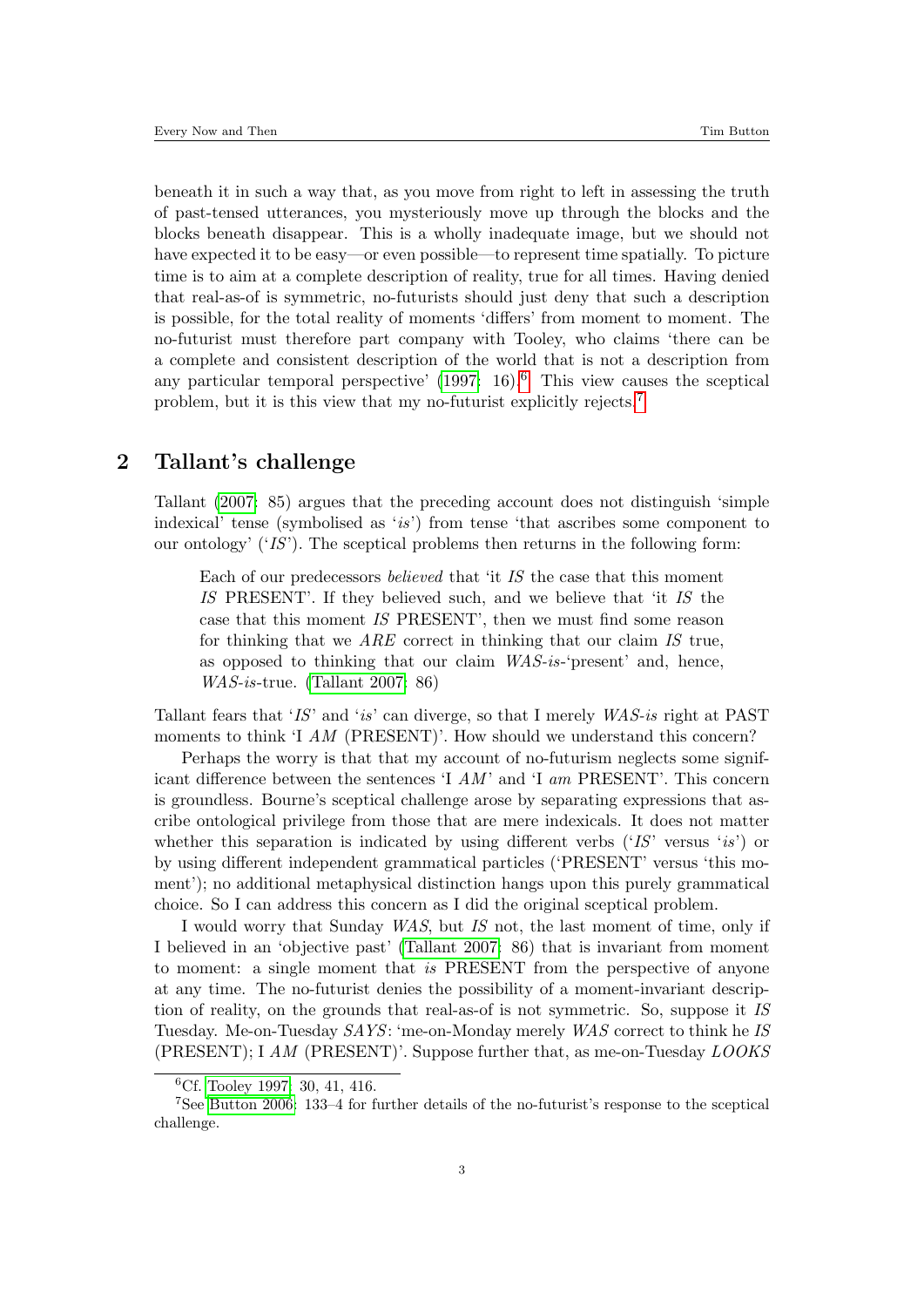at it, me-on-Monday SAID exactly the same thing with regard to me-on-Sunday. As-of Monday, me-on-Tuesday IS not real, since Tuesday is later than Monday. So from me-on-Tuesday's perspective, me-on-Tuesday WAS correct. There is simply no threatening induction. (Cf. [Button 2006:](#page-6-1) 133.)

### 3 Semantic considerations

Perhaps Tallant's worry is that anything with the truth conditions 'Monday IS time's last moment' IS false, so the Monday-token merely  $WAS-(is)$  true, but IS false. This thought needs some unpacking. A token of the type 'Monday IS PRESENT' IS indeed false on Tuesday if I UTTER it on a Tuesday, but the token in question WAS UTTERED on Monday. To consider this argument, we need to consider how to evaluate the PRESENT truth of PAST utterances, which requires an account of no-futurism's semantics. I shall briefly set aside Tallant's concerns to supply one.<sup>[8](#page-3-0)</sup>

The semantics of future-tensed statements lies beyond the scope of this paper, so consider a past- or present-tensed token,  $U$ , made at time  $t_1$  about some event  $E$ . First, consider U's truth-value at  $t_1$ . (The abbreviation '[is/was]' should be treated as follows: if we are at t and we wish to evaluate U's truth at t, read every instance of the abbreviation as 'is'; if we are at some later moment, read every instance as  $(was')$ 

- (i) U [is/was] true at  $t_1$  iff either:
	- (a) U [is/was] present-tensed and E and  $t_1$  are real-as-of each other; or
	- (b) U [is/was] past-tensed and, for some t earlier than  $t_1$ , E and t are realas-of each other.

Next, we require a semantic principle for evaluating  $U$ 's truth value at any moment  $t_2$  which is later than  $t_1$ . Three incompatible principles are available:

- (ii) U [is/was] true at  $t_2$  iff U was true at  $t_1$ .
- (iii) U [is/was] true at  $t_2$  iff either:
	- (a) U was present-tensed and E and  $t_2$  are real-as-of each other; or
	- (b) U was past-tensed and, for some  $t_*$  earlier than  $t_2$ , E and  $t_*$  are real-as-of each other.
- (iv) U [is/was] truth-valueless at  $t_2$ .

To see the difference between these principles, suppose that a relieved Gaul exclaimed 'Caesar is crossing the Rubicon!' as Caesar crossed the Rubicon. By (ia), this token was true when Caesar *crossed* the Rubicon. Hence, if we adopt (ii), this token is

<span id="page-3-0"></span> ${}^{8}$ Cf. Tooley's [\(1997:](#page-6-6) 200-3) and Bourne's [\(2002:](#page-6-2) 368-9) non-token-reflexive semantics, particularly their discussion of truth at a time. This account shares features of Lowe's token-reflexive account [\(1998:](#page-6-5) 45–6), replacing talk of 'simultaneity' with 'x and y are real-as-of each other'.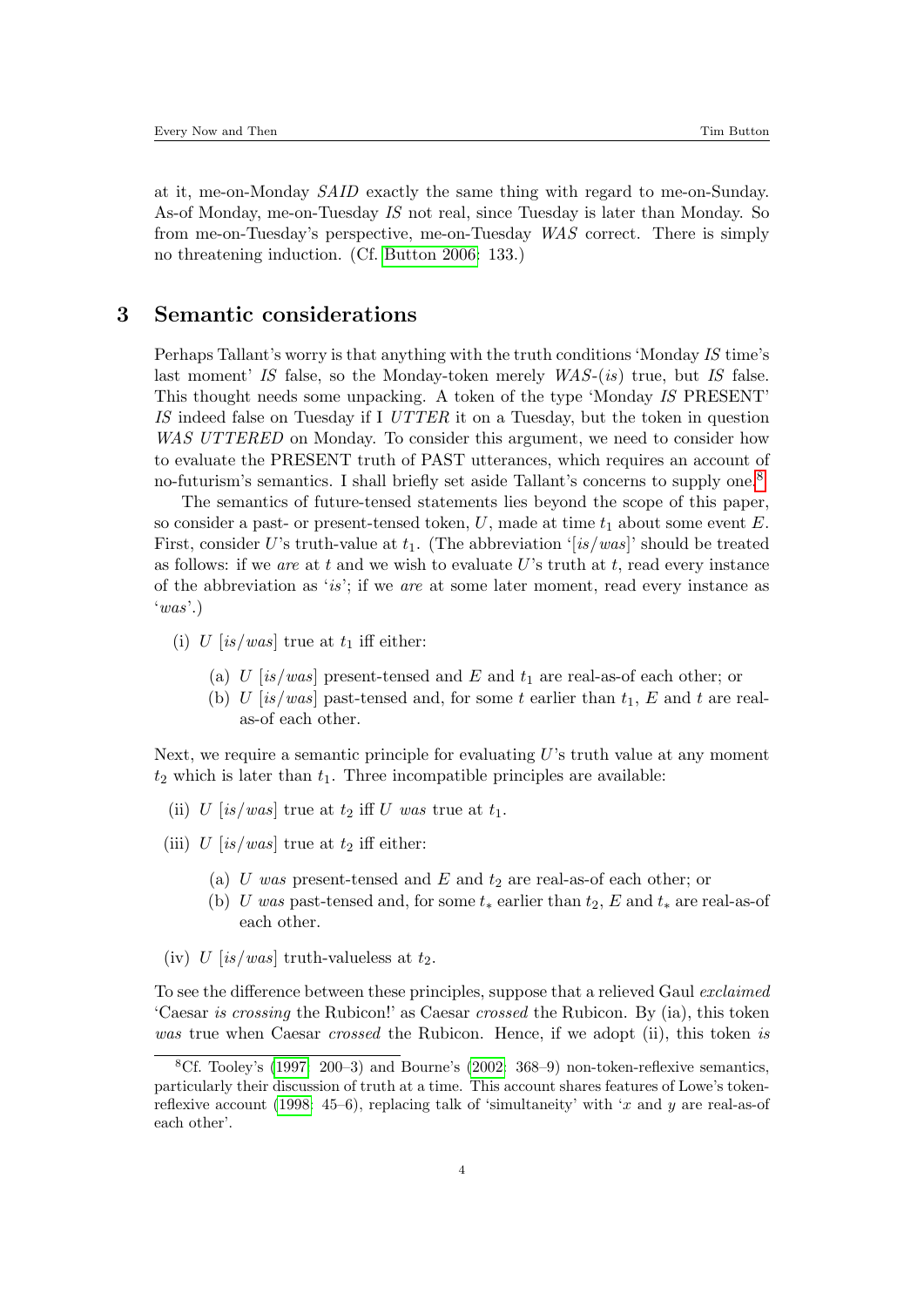true, even though, by (ia), anyone who says in 2007 'Caesar is crossing the Rubicon' says something false. By contrast, if we adopt (iii), the Gaul's token is false, since it is evaluated exactly as if it were a fresh token of the same type. Finally, by (iv), the token is truth-valueless. (One might be motivated to adopt (iv) by the thought that it is as peculiar to ask whether the Gaul's token is true as it is to ask whether Caesar's hair is black.)

Tallant will maintain that the preceding discussion treats all the verbs in (i)– (iv) as 'simple indexicals'. He will insist that the no-futurist should consider a set of principles exactly like  $(i)$ – $(iv)$ , but with all the italicized verbs capitalized to make them ontologically ascriptive. Call the resulting principles  $(I)$ – $(IV)$ . Suppose that the no-futurist adopts either (III) or (IV). If Tuesday IS PRESENT, then a token on Monday of 'this IS time's last moment' WAS true (by  $(IA)$ ) and is true (by (ia) and (ii)), but IS not true (by  $(III)$  or  $(IV)$ ). The same considerations apply to all PAST tokens. By a sceptical semantic induction, we reach Tallant's feared conclusion that I merely WAS-is right.

The no-futurist could just respond by accepting (II). Then earlier utterances ARE right if and only if they WERE right, and the semantic induction becomes favourable rather than sceptical. Indeed, a favourable induction is available even to no-futurists who reject  $(II)$ : that every earlier token  $WAS$  true suggests that the current token IS. Which induction is correct? That we have to ask this question at all indicates that something has gone awry. For the sceptical semantic induction to be a legitimate induction, the tokens in the inductive base and the current token must be relevantly similar. The inductive base comprises PAST tokens, and it is their PASTNESS that RENDERS them not true (everyone, after all, agrees that they WERE true). So the no-futurist will only accept that this base IS relevant to my current token Tuesday IS PRESENT if the no-futurist already believes that the current token IS (or MIGHT BE) a PAST token. That is precisely what the no-futurist denies: by the asymmetry of real-as-of, as-of any moments, there are no later moments.

We are at the heart of the matter. No-futurists would only require a twodimensional semantics (indexical versus ontological) if they held a two-dimensional view of time, but the two-dimensional view was rejected in §[1.](#page-0-1) The semantic objection, like the original puzzle, presupposes a metaphysics that no-futurists reject.

#### 4 Immunity to all sceptical challenges

To prevent further misdirected attacks on no-futurism, it is worth diagnosing the root cause of the sceptical challenges. Tallant begins his challenge with the words 'suppose that we are in the PAST' [\(2007:](#page-6-0) 85). No-futurists will immediately interject that this supposition is always false: whenever I  $am$ , there are no later moments, so I cannot be PAST. Sceptical problems would indeed arise if no-futurists were committed to something like:

(1) there is exactly one moment x such that, any token of 'x is PRESENT'. uttered at any moment  $y$ , is true.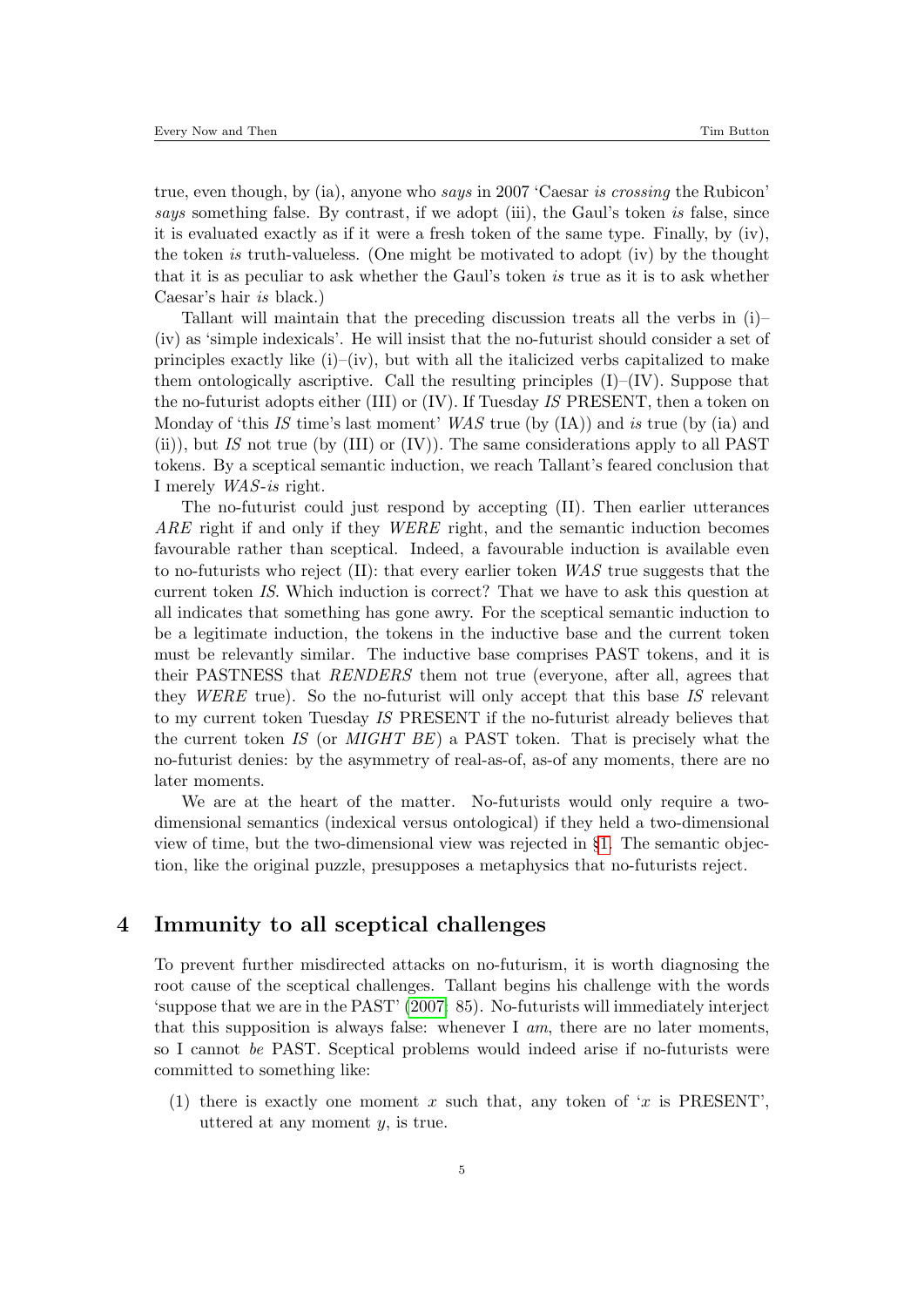Someone who holds this principle will be genuinely troubled by the supposition that she is PAST. Bourne's original problem arises by reading the verbs tenselessly.<sup>[9](#page-5-1)</sup> Tallant's problem arises by reading the verbs as ontologically-ascriptive. Other problems might arise by reading the verbs in some other way. But this is all irrelevant, since no-futurists reject all readings of (1). Since real-as-of is not symmetric, no-futurists instead endorse:

(2) as-of any moment y, there is exactly one moment x such that any token of 'x is PRESENT', uttered at  $y$ , [is/was] true,

which is compatible with the no-futurist thesis

(3) for any moment x, any token of 'x is PRESENT' uttered at x [is/was] true.

Sceptical worries dissolve, for ontological ascription and indexicality are bound together. Tallant omits the asymmetry of real-as-of in his discussion of my solution, but it is all that my solution to the original problem consisted in. It solves his challenge too, and it blocks any sceptical induction from the falsity of PAST statements of no-futurism, because all the relevant PAST statements were true (and, by (ii), still are).

## <span id="page-5-0"></span>5 Interpreting 'real-as-of '

Capitalization of temporal terms was introduced to disambiguate ontology from indexicality. Since we have seen that these do not come apart, the no-futurist can dispense with the convention. Furthermore, all verbs can be read as tensed (unless explicitly stated otherwise), so the demand to italicize verbs can be relaxed. Nofuturists should feel free to write normal English sentences again.

One verb, however, deserves special attention. No-futurists claim that, as-of any moment, only earlier and simultaneous moments are real. Someone might ask: is the 'are' in the thesis to be read as tensed or tenseless? This question misunderstands no-futurism. The 'is' in 'x is real-as-of  $y'$  is neither tensed nor tenseless. The relation  $x$  is real-as-of y' is a primitive of no-futurism, and the verb it includes is just a part of that primitive. Tense and PRESENTNESS supervene upon real-as-of relations, and tenseless truths (i.e. truths that are true at every moment) follow in their wake. But it is clearly nonsensical to demand that the relation itself must be either tensed or tenseless.

Attacks on no-futurism should focus on the interpretation of this relation. In particular, some may object that it is impossible for  $x$  to exist relative to  $y$ , without y existing relative to x. If this objection carries, then'x is real-as-of y' cannot be interpreted as 'x exists relative to y'. It will follow that all moments of time exist relative to each other (albeit without being 'real-as-of' each other), and nofuturism will have become a version of the tenseless theory of time, with 'x is realas-of y' interpreted as some transitive, reflexive, non-symmetric accessibility relation

<span id="page-5-1"></span><sup>9</sup>Cf. [Button 2006:](#page-6-1) 132